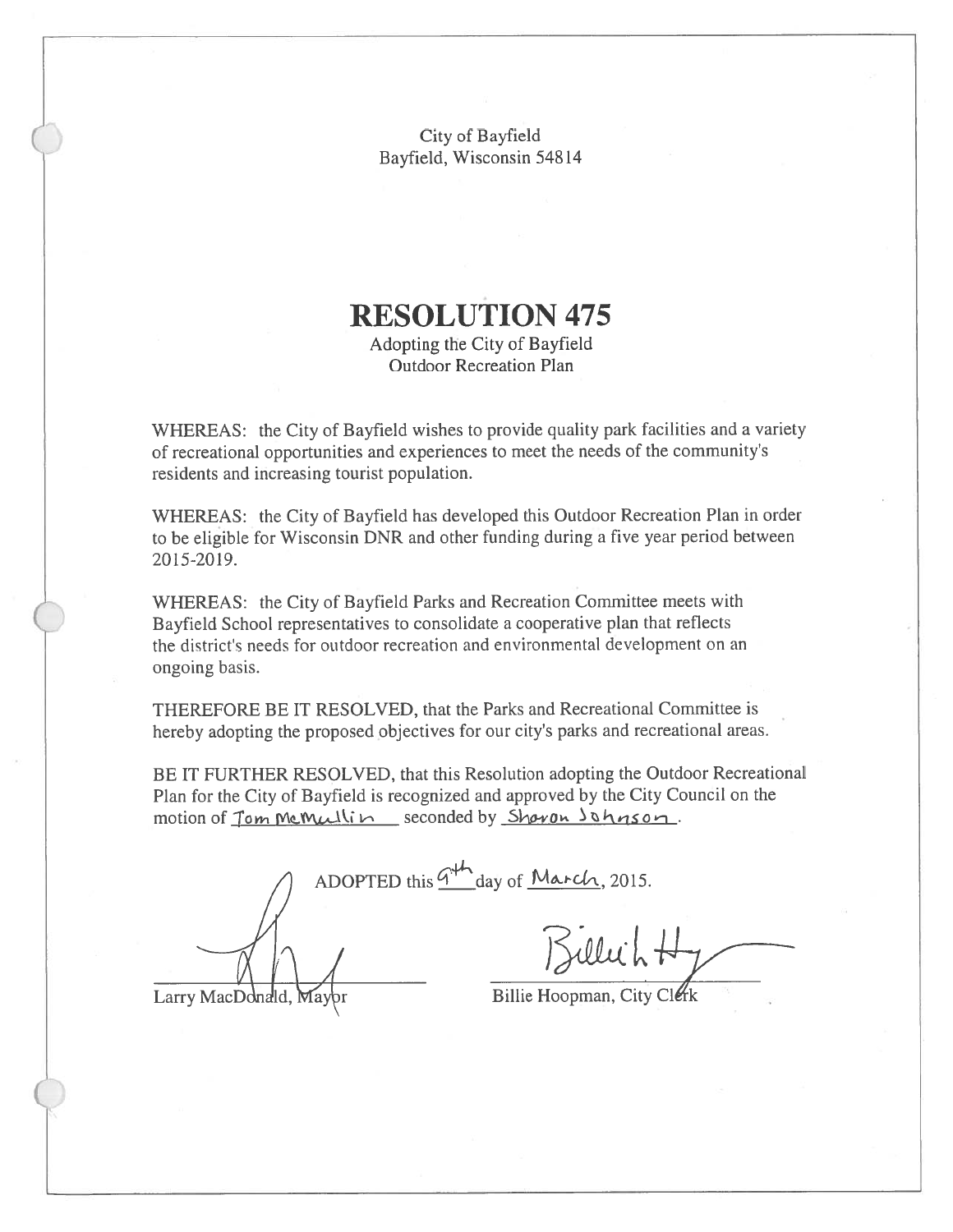## City of Bayfield Bayfield, Wisconsin 54814

# **Outdoor Recreation Plan**

Approved by the City of Bayfield Parks & Recreation Committee - 2015 P.O. Box 1170 Bayfield, WI 54814 715-779-5712 www.cityofbayfield.com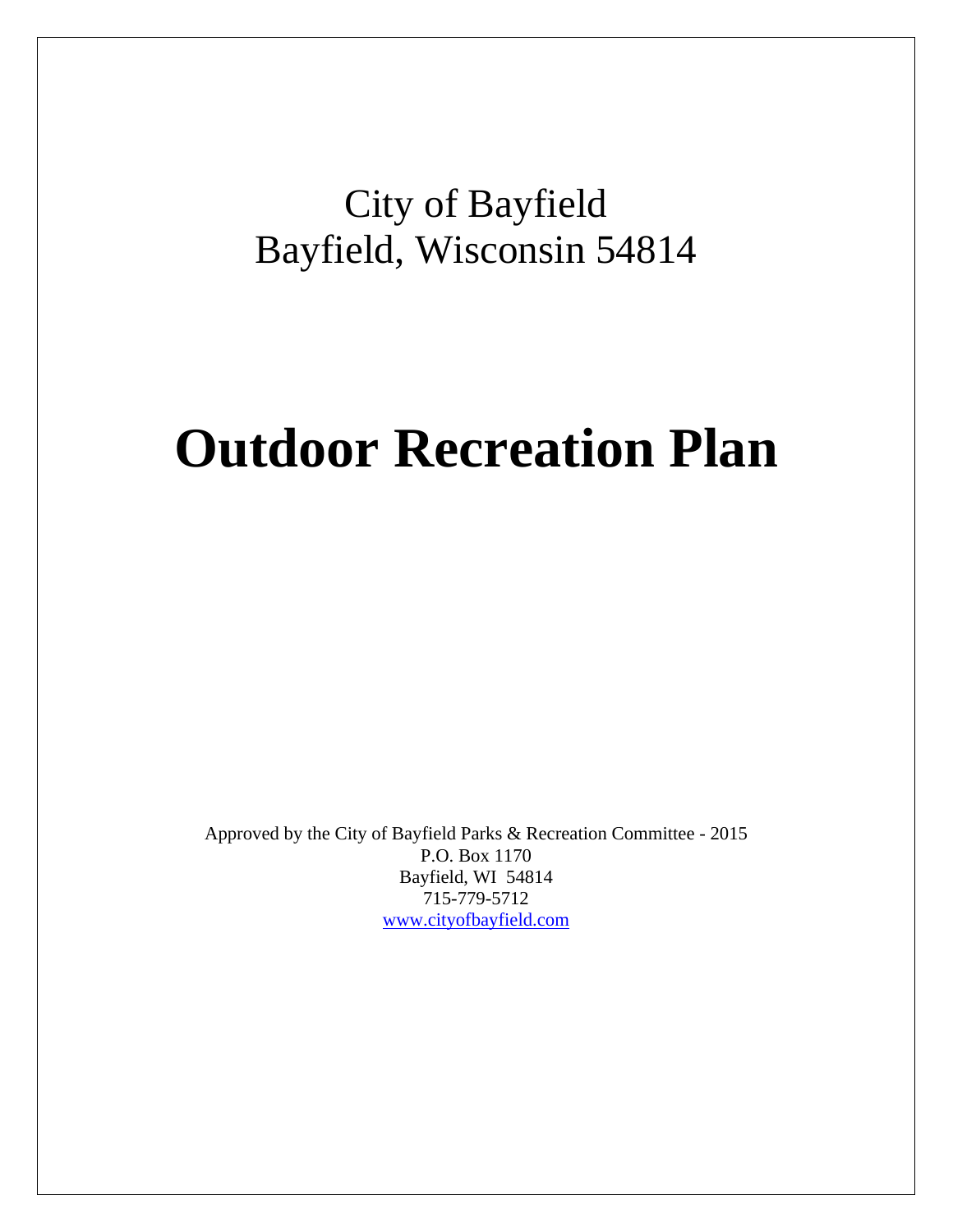#### **MEMORIAL PARK ANNEX** (02 acres)

This small park is a "scenic overlook" within the city. Adjacent to Memorial Park, which is owned by the Bayfield Civic League, this area is used by thousands of residents and tourists during the summer months. It is located along the pathway that follows the lakefront from the Bayfield Pavilion to the East Dock Park and from its benches there are wonderful views of Madeline Island, the Bayfield marina and harbor. The trees, plantings, park benches and old street lights make this park unique.

Improvements are planned in 2015 that include: new benches; plantings such as trees and shrubs; improved lighting; a watering system. Future plans include rehabilitating the city owned paved walking path to make it more level.

#### **JAKE'S ISLAND VIEW PARK** (05 acres)

This is a small triangle park located on the extreme east end of Manypenny Avenue. It overlooks Lake Superior and the Bayfield Marina, and is visible from both the Lake and the downtown district. The small park contains a bike rack, bench, and a variety of plants and shrubs. The pathway that goes through the park connects with the lakefront path along the harbor and also serves as part of the snowmobile trail during the winter months.

Improvements to the park would include: more plantings (e.g. trees, shrubs and flowers); a drinking fountain; attractive trash/recycling receptacles; directional signs; and improve lighting.

#### **EAST DOCK PARK** (03 acres)

This park is located at the corner of First Street and Wilson Avenue near the Coast Guard station. It is on the shore of Lake Superior and offers a picnic area with a covered shelter, a number of tables and park benches. It has a lot of open space, with a volleyball court, a large playground area and a bike rack. Many special events are held here, and it is used by residents and tourists alike. There is always a slight breeze coming off the Lake which makes this park a popular place during the hot summer months.

In 2003, community volunteers, under the supervision and direction of Learning Structures renovated this playground into a one-of-a-kind park. The park provides play zones for different ages and host historic structures like the "Ferry" and "Sea Monster". Maintenance of these new structures and continually providing the proper absorption material beneath are priorities.

Future improvements to the park would include: more benches and picnic tables, some with overhead shelter; more grills; additional electrical outlets and lights; planting of trees and shrubs, especially shade trees near the playground area; attractive trash/recycling receptacles; a watering system; windbreaks near the existing picnic shelter; and a safer pedestrian route to the adjacent restrooms.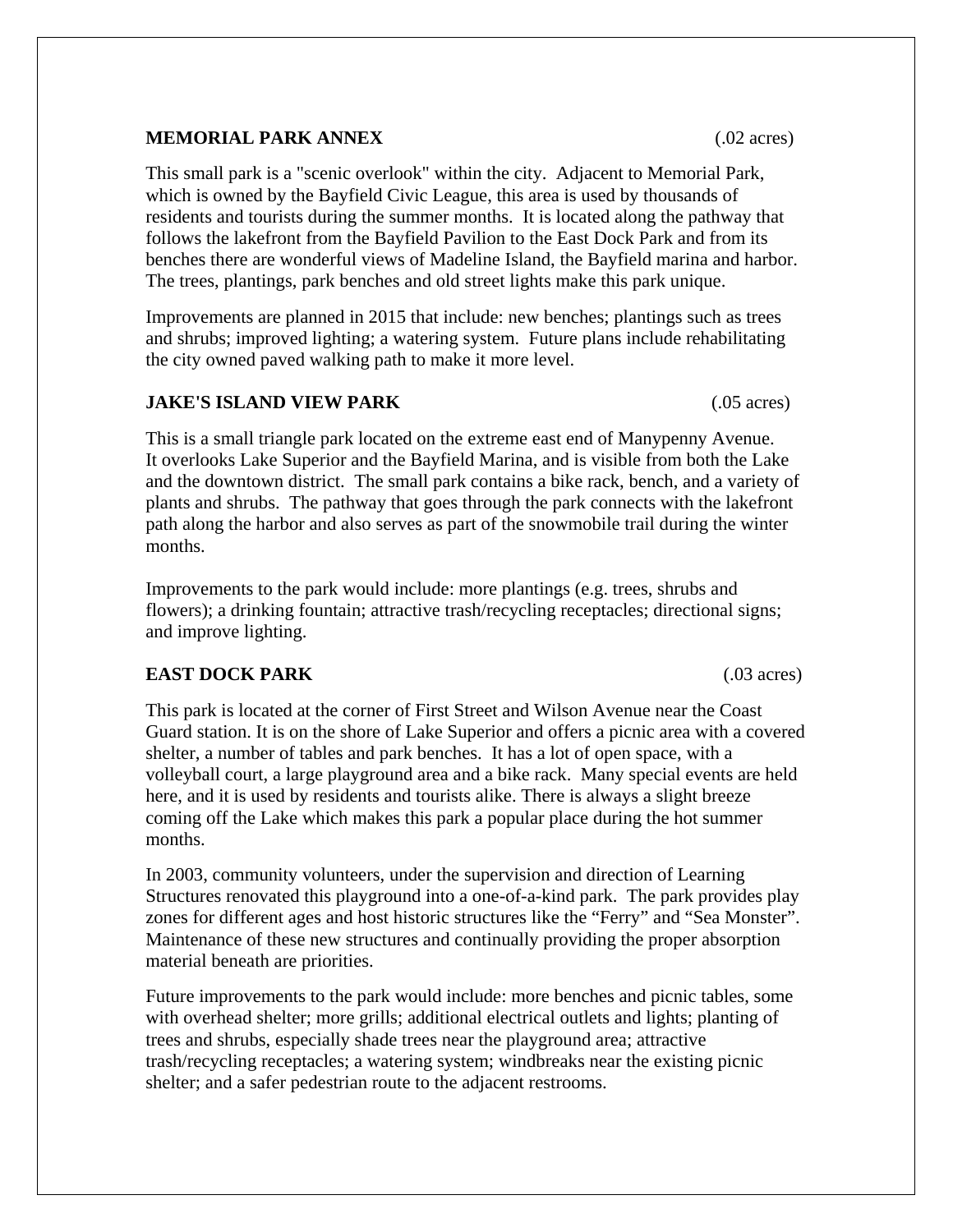#### **FISHING PIER**

In 1998 a public fishing pier was built adjacent to the East Dock Park. It provides handicap access from designated parking sites nearby. The fishing pier consists of a wood deck over rock filled wood cribs. Along the shoreline side of the pier is ample seating, on the lake side there is space for at least 20 anglers along the railing, with openings for disabled anglers. The pier, its walkway and the parking area are lit for security and safety by a period lamppost.

Improvements to the fishing pier would include the installation of a safety gate to keep toddlers from straying onto the lakefront (because of its proximity to the playground in East Dock Park). Annual inspection to the pier is needed to check for warped or loose planks.

#### **HISTORIC HALVOR REITEN PARK (BROAD STREET BEACH, DOCK L)** (1 acres)

This park is located at the south end of Broad Street. It consists of an open grassy area, a small structure (which serves as a storage area for lifeguard safety and rescue equipment in the summer) and a swimming beach area with a lifeguard tower, several benches and a bike rack.

The beach is located in an old boat-building and lumber-milling area of the shoreline. On-going efforts are needed clear debris and old dock cribbing from the water and beach area. In 2014 a new stormwater retention system was installed including a large rain garden and beach nourishment, grading and shaping of additional parking to the beach.

In 2006, the City of Bayfield obtained ownership of the property commonly known as "Dock L". The property was cleared of the hazardous debris that was left there, the dock was rebuilt, benches were installed and a walkway through the park was installed.

Improvements to this park would include the following: floating, high-visibility boundaries for the swimming area, signs designating the area for swimming only and dock safety signs, floats prohibiting motorized watercraft from the area and a covered picnic area with picnic tables. If any adjacent shoreline property became available the City should consider obtaining in an effort to increase the beach and provide more public access to Lake Superior.

#### **RESTROOMS -- FRONT STREET AND HARBOR** (.15 acres)

The City of Bayfield has two public restrooms downtown. One is located at Front Street and Washington Avenue near the ferry dock, and the other is at First Street and Wilson Avenue near the harbor (known as the high-rise). Both facilities are heavily used because Bayfield is a tourist community. They have been upgraded recently, and are ADA compliant, with larger stalls at Front Street, low-flow toilets in most stalls, and a new urinal in the harbor restrooms.

Improvements to the restrooms would include: increasing the number of stalls and urinals; replacement of old fixtures; improve outside lighting and aesthetic appearance; planting trees and shrubs. Continually efforts should be made to incorporate "green"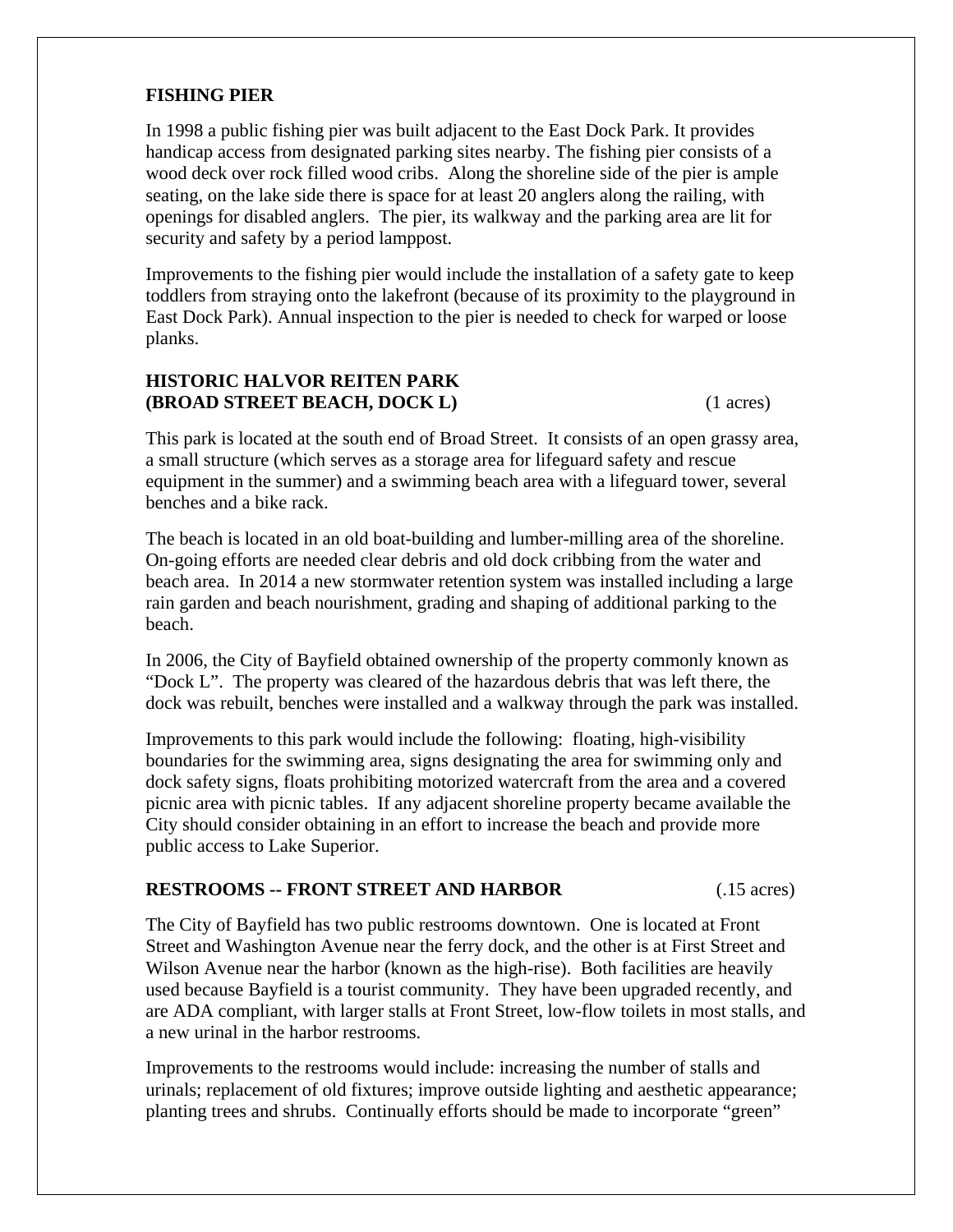standards to both facilities (water conservation, reduce electrical needs, reduce paper usage, etc.).

#### **KORSEBERG PARK** (.01 acres)

This is a very small but prominent area on the north side of Highway 13 (at the sharp bend in the road) as you enter the city from the south. It overlooks Lake Superior, with spectacular views of Madeline Island and Long Island. The park is owned by Bayfield County, but maintained by the City of Bayfield. Improvements to the park would include: additional benches; minor planting of shrubs; improved lighting; attractive trash receptacles and a sign. The City will continue to try and formally acquire this land from Bayfield County.

#### **COOPER HILL PARK** (.01 acres)

This is a small neighborhood park located at the corner of South Seventh Street and Manypenny Avenue. In 2008 the park was re-built, once again following the design and oversight of Learning Structures. It incorporates unique designs which portray the City's Train History. It provides a playground area for tots and for older children, and also a small stage for neighborhood plays, it also contains a bike rack.

Improvements to the park would include: continually provide the proper amounts of absorbing material on the ground surface, periodically check and provide maintenance of fencing and playground equipment, add benches and maybe a picnic area, attractive trash/recycling receptacles and plantings to improve the overall aesthetic appearance of the park.

#### **THE GIL LARSEN NATURE TRAIL** (25 miles)

The community, tourists and the school all make good use of the large ravine that opens onto Washington Avenue at the upper end of Broad Street. Years ago this unique ecosystem was developed into a nature trail and outdoor laboratory for the school and its use continues to increase. The boardwalks, benches, scenic overlooks and rest areas were constructed in 1984 by the WCC. The entrance to the Nature Trail is open and accommodating to most but would be exclusive to the elderly and disabled. At present, the trail ends behind the school.

Improvements to the trail would include: Addition of way finding and informational signs, repair and maintenance of the existing amenities (walkways, benches, overlooks), and extending the trail as far as possible up the ravine. This way both residents and visitors can enjoy the biological diversity that our City offers in this unique location.

#### **BIG RAVINE PARK** (120 acres)

In 1942, a summer rainstorm caused two of Bayfield's larger ravines to flood the downtown area causing extensive property damage. The City of Bayfield subsequently purchased 120 acres which includes much of the Big Ravine in order to protect its watershed. The soils in this area are extremely fragile, and a 1997 report by the local USDA soil conservationist recommended that the land be utilized for recreation and forestry so that it can continue to provide flood control for the city below. (This report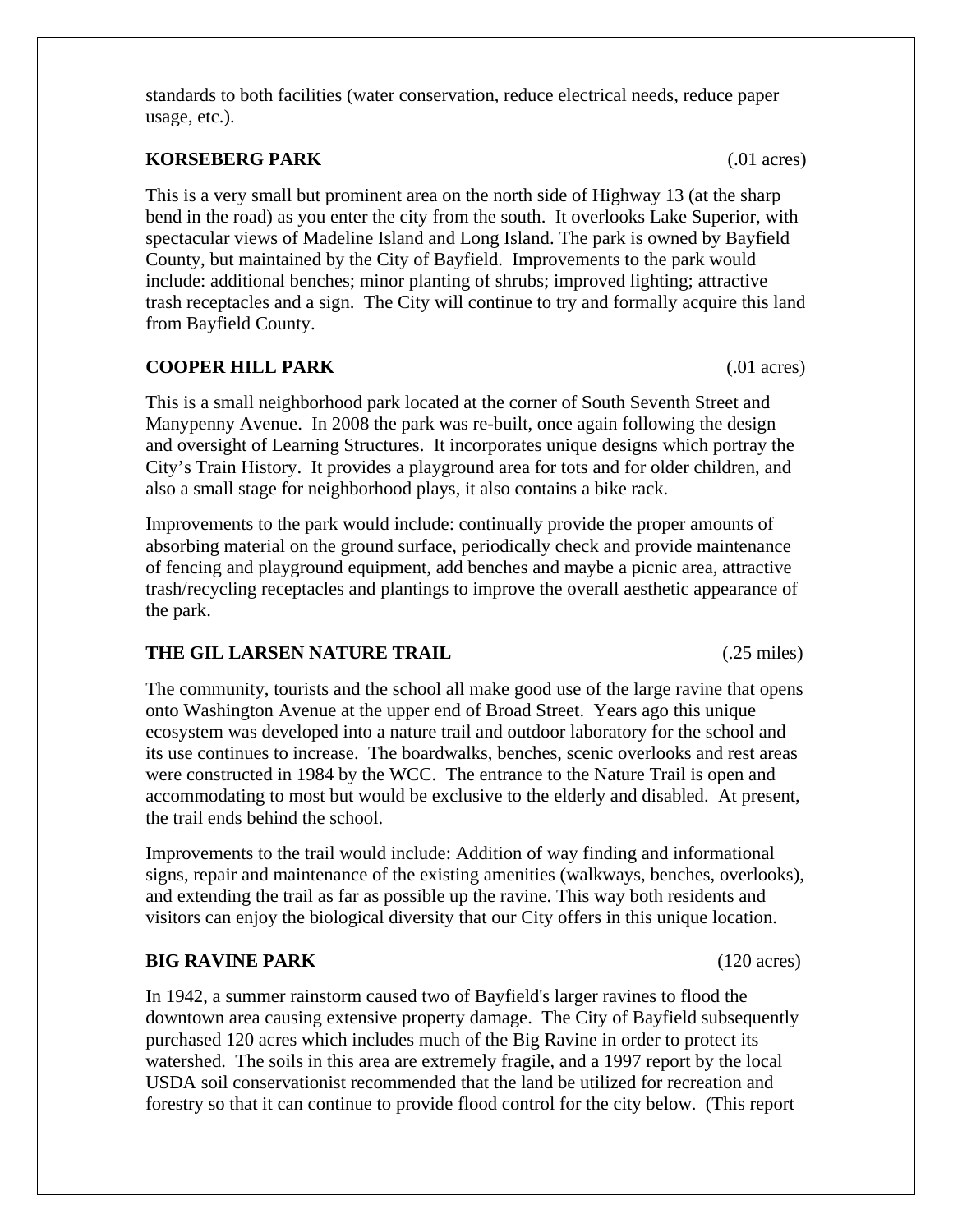also recommended that the city acquire the two 40-acre parcels north of the park to extend protection of the ravine from development upstream.)

This 120-acre area has been used for recreation purposes for many years, and the results of the Bayfield Community Survey conducted in 2001 indicate that people strongly support this continued use of the land. Along the West Edge of the ravine, a system of trails has been established for hiking, cross-country skiing and snowshoeing, and a soccer field (see below) was established in 1999. Along the East Edge of the ravine, there is a snowmobile trail which connects Bayfield with a larger county-wide trail system, and there are also areas for hiking in the upland woods. In the bottom of the Ravine, there is a footpath along the intermittent stream which can be reached from the Nature Trail that begins at Washington Avenue in Bayfield.

Improvements in this area include the following:

- Expansion of athletic facilities
- Trail development including railings along steep edges, steps where necessary to prevent erosion, benches at scenic overlooks, maps & signage
- Develop trails to link those on the East and West sides with the Nature Trail
- Extend the Nature Trail to the north along the stream as far as possible
- Parking area on Olson/Lampa Road
- Acquisition and/or protection of the two ravine sections to the north
- Outdoor classroom and environmental education facilities

#### **SOCCER FIELD**

In 1999, a group of citizens organized to build a youth soccer field on top of the old landfill site in the northwest corner of the city. This area is located at the end of the Old Dump Road and is within the 120 acres of Big Ravine Park. Utilizing grants from Wisconsin DNR and a local bank, an area was leveled and planted in grass. The field has been utilized for soccer and other activities since the spring of 2000. Currently there is one large playing field and one small practice field.

Both fields need improvement including; adding more soil to complete construction of a full-sized level field, improve field conditions (level, grass, watering) a storage shed for equipment, a concession stand, and benches for spectators. A running track might also be built around the perimeter of the soccer field. Additional practice field could be added. A parking area could be designated for events on the athletic fields and also provide remote visitor parking for downtown events. Hilltop Road, the access road needs to be widened and the surface needs to be improved.

#### **HILLSIDE PARK**

This park is located northwest of the Bayfield School and includes three separate areas: a ballpark, parking lot and community garden all at different levels on the hillside.

The ballpark occupies the top of the hill and is probably one of the most scenic in all of northern Wisconsin. While attending a game one can view Lake Superior, Madeline Island, Long Island, Chequamegon Bay and Bayfield itself. It is used by both the community and school. Facilities include bleachers and dug outs, steps to the parking area, and a handicap accessible walkway along the first base side. The entire field is surrounded by a four foot high chain link fence.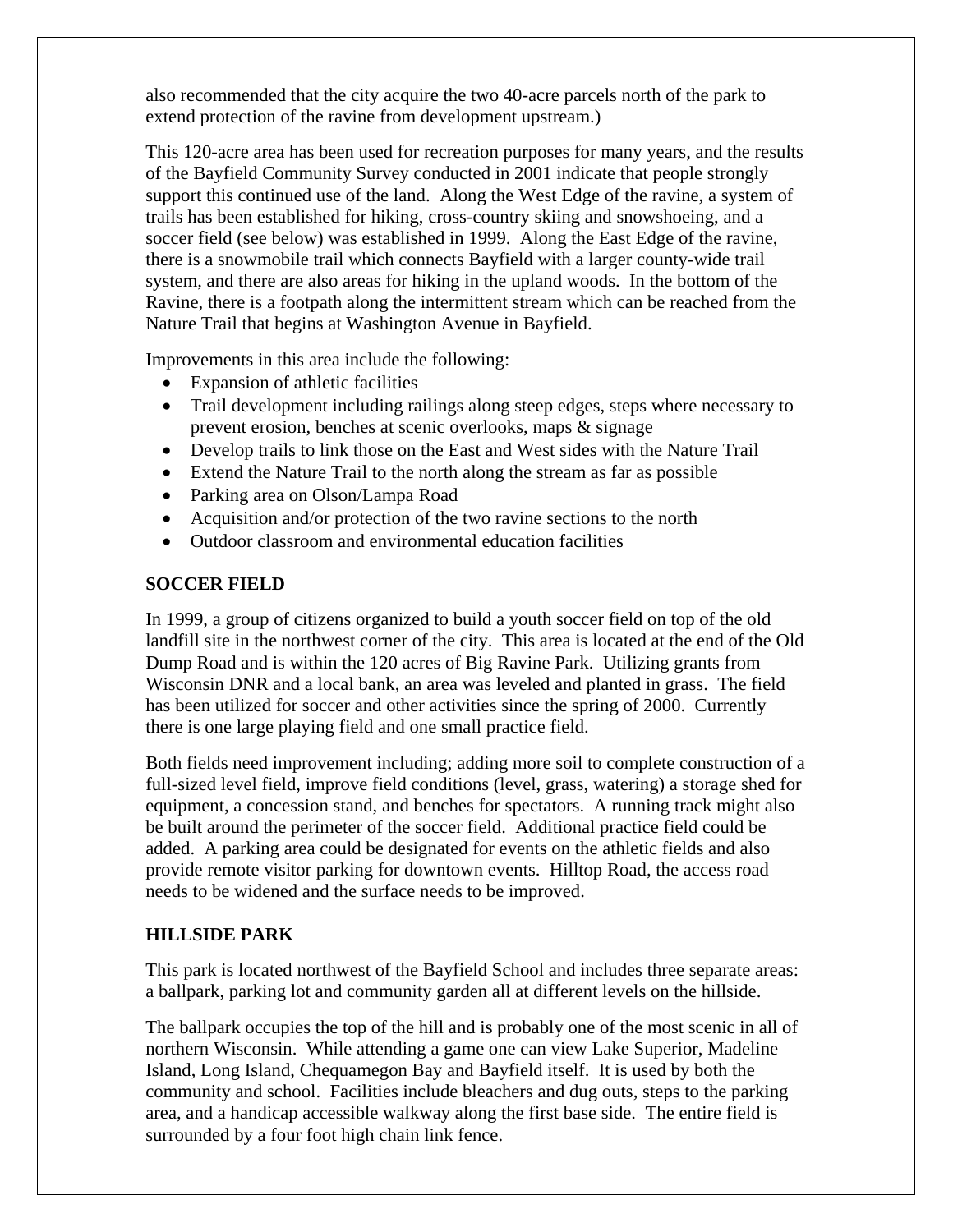A restroom building is located down the hill from the bleachers. This facility was built by the school and is maintained by the school (except for turning the water service on in the spring and off in the fall, which is done by the City). This facility needs to be thoroughly evaluated, probably updated, and certainly better maintained.

Improvements to the ballpark and restrooms would include the following:

- Repairs to the infield
- Restroom upgrade and maintenance
- Scoreboard which can be stored between games
- Painting/decoration of dugouts
- Bull pen
- $\bullet$  Lights

The parking lot is located just below the ballpark. This facility is used by both the community and the school. It is large enough to park about 25 cars, and has two basketball hoops, one at each end of the lot. In the future, the school will be making more use of the parking lot during the academic year.

East of the parking lot is an educational area which the school utilizes as a school community garden and recently installed a High Tunnel greenhouse.

#### **SOUTH PLAYGROUND** (02 acres)

This playground is owned and maintained by the Bayfield School District and is located just below the Bayfield School. It provides several large pieces of play equipment and is utilized mostly by the elementary school children.

#### **DALRYMPLE CAMPGROUND** (14.54 acres)

The campground is located 1/4 mile north of the City of Bayfield. This campground is within a stone's throw of Lake Superior. It is a heavily wooded area, with very deep ravines, and a wonderful view of the Apostle Islands. The park has a rustic appearance and caters to tenting and small camper users, rather than to people using very large RVs. There are 30 campsites, with electricity to 70% of the sites. Because of the rough terrain of the area, improvements are progressing very slowly, and are often expensive.

In the spring of 2009, the both restroom (pit toilets) were replaced with new vault systems including new concrete structures which have stalls and are ADA compliant.

Improvements to the campground would include the following:

- Connection to city sewer system
- Restrooms with flush toilets, shower facilities, changing rooms, drinking fountains and a storage area for supplies
- Picnic shelter with windbreaks, more grills and tables
- Additional fire rings, benches and trash receptacles
- Improvement of existing sites (clear brush and dead trees, level ground)
- Addition of more sites
- Walking trail to Bayfield with bridges, lake access opportunities
- Fishing pier and/or small boat access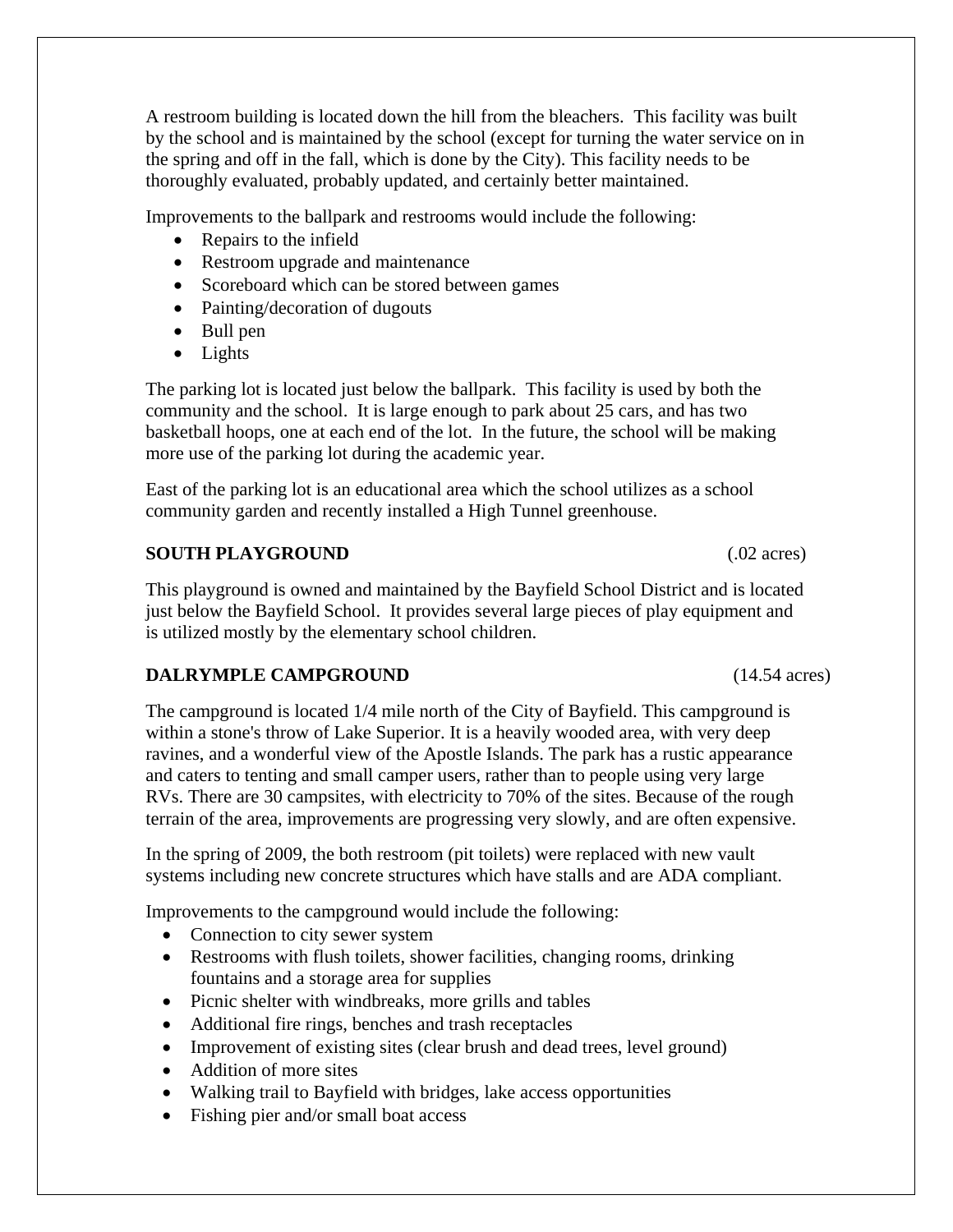- Information signs and displays
- Improve lighting
- Additional plantings
- Improve existing roads and
- Add new roads as needed
- Shoreline stabilization

#### **WALKING CORRIDOR**

Bayfield is a very interesting city. Although it is small, consisting of only one square mile, it has a quaint fishing village atmosphere with pleasant parks, pathways along Lake Superior, and many historical buildings. Its hillsides offer spectacular views of the Lake and the Apostle Islands.

In 2015 a waterfront walking corridor will be developed linking many special "points of interest" in our historic community, the corridor will start at the head of the Brownstone Trail at 3<sup>rd</sup> St and Wilson Ave heading east along the shore then north to Front St and Washington Ave. Along this corridor will be interpretive signage depicting the history of Bayfield.

Improvements to this walking corridor will be ongoing including:

- Additional rest/seating areas
- Improved walking surfaces and trail connectors
- Connecting to other trails
- Water fountain
- Replacing restrooms at East Dock Park
- 2<sup>nd</sup> Street waterfront look-out area

#### **SKATEBOARD PARK**

The Bayfield School District created a skateboard park next to the Bayfield Area Recreation Center at 136 South Broad Street. This area provides a safe area for skateboarding activities.

#### THE FOLLOWING PARK/PLAYGROUND AREAS HAVE BEEN PROPOSED:

#### **BICYCLE TRAIL**

Having a trail where people can bicycle in and around the city with strategically placed bike racks.

#### **SECOND DISTRICT PARK**

One of the goals of the Bayfield Parks and Recreation Department is to have a suitable park/playground in every city district. This proposed park/playground would be located north of Washington Avenue between  $5<sup>th</sup>$  Street and  $10<sup>th</sup>$  Street where the city expects more development in the coming years. This area consists of heavily wooded sites high-on-a-hillside (overlooking beautiful Lake Superior). There is, at present, no park or playground in this district.